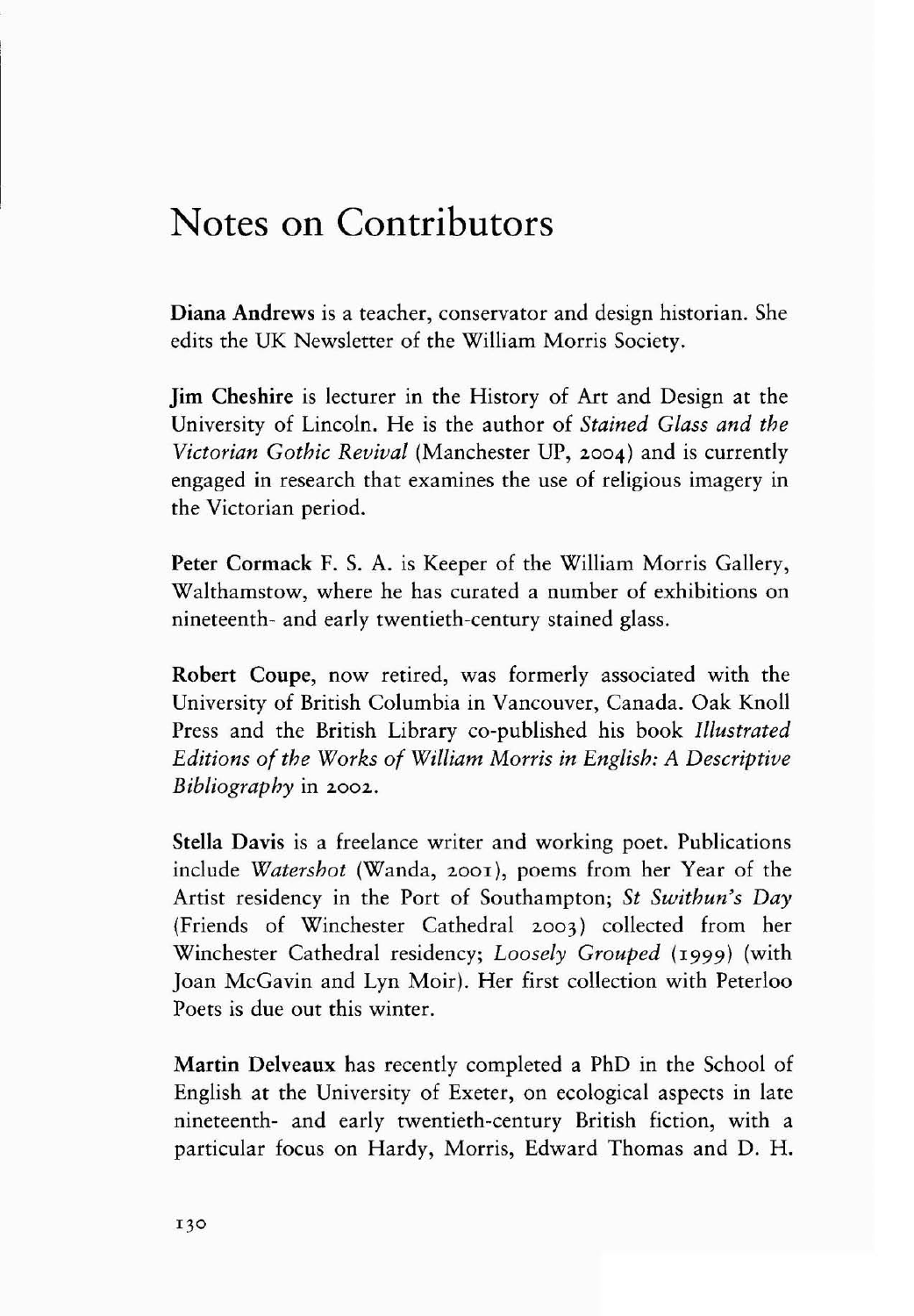Lawrence. He has previously published in the *jWMS,* and his article 'Morris and the Birth of Sustainable Society' was published in *Contemporary justice Review* (June 2005).

Peter Faulkner taught in the School of English at the University of Exeter and until recently was the Honorary Secretary of the William Morris Society.

Richard Frith completed a PhD at Trinity Hall, Cambridge, on the medievalist poetry of Morris, D. G. Rosserri, and Swinburne. He now works in academic publishing and is working on an edition of Swinburne's early Arthurian poem 'Queen Yseult'.

Yasuo Kawabata is Professor in the English Department, Faculty of Humanities, Japan Women's University, Tokyo. His publications include *Orwellian Mother Goose* (Tokyo I998). He has also translated some of Morris's works into Japanese, including *News from Nowhere* (2003), *The Well at the World's End* (2000) and *The Ideal Book and Other Essays* (I992).

David Latham teaches at York University, Toronto, and Sheila is a Librarian at George Brown College. David is editor of *The journal of Pre-Raphaelite Studies* and Sheila is editor of *The Papers of the Bibliographical Society of Canada.* 

lan Marsh has published extensively on the Pre-Raphaelites. Recently she curated the *Black Victorians* exhibition at Manchester and Birmingham Art Galleries.

Linda Parry is the President of the William Morris Society and until recently was a member of staff at the V&A Museum. She has published on William Morris, the Arts and Crafts and on nineteenth-century textile history. She curated the *International Arts and Crafts* exhibition at the V&A in 2005.

Tony Pinkney is Senior Lecturer in the Department of English at Lancaster University. He is the author of books on T. S. Eliot, D. H. Lawrence and Raymond Williams, has edited *We Met Morris:*